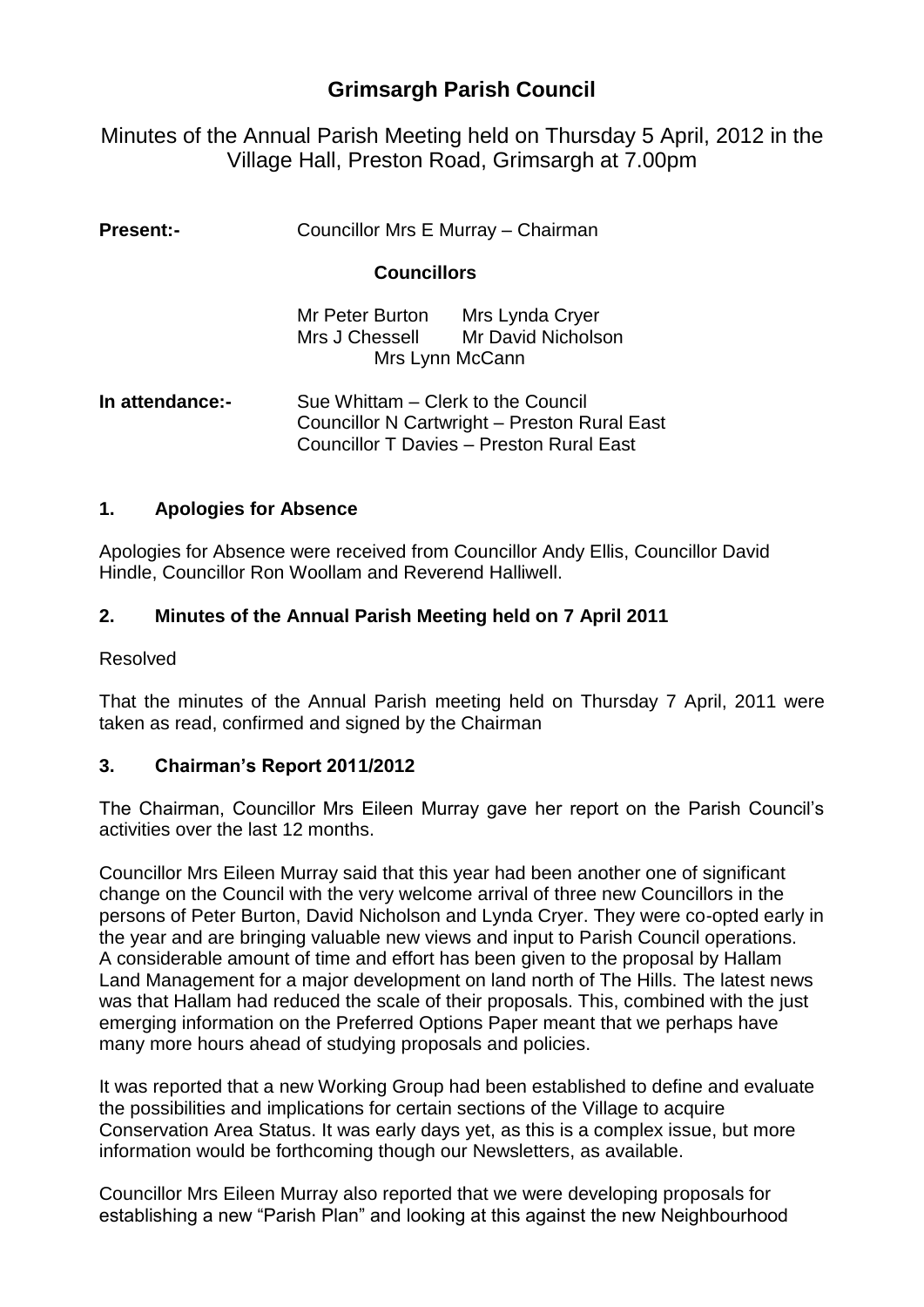Planning system. The latter was a very new government initiative, still undergoing pilot studies, but might enable some increased level of local determination on certain aspects of planning.

It was noted that there were a number of new schemes that had recently been implemented to encourage residents into communications with the Parish Council: a suggestion box in the Village Store, surgeries before each Parish Council meeting and free internet drop-in sessions at the Village Hall to enable people to be able to browse websites – including ours. So far these initiatives had seen little take-up. The Chairman hoped that residents would make the most of these facilities as they were designed to increase awareness of what we do and encourage more feedback and communication with us.

The Chairman said that a marvellous amount of effort and support had been given by the Guild Working Group this last year and prior to that. The resultant programme of activities looked wonderfully varied and packed full of things to provide interest across all ages and interests. She thanked the group for their hard work. We were particularly grateful to Patricia Tucker who continued in the role of Co-ordinator, despite stepping down from the Parish Council last year and has done a great job of pulling everything together.

It was a delight to see the play area on the Green being built and the feedback from parents and grandparents shows that is being greatly appreciated. We were pleased to see the drainage work taking place just recently and we hope that the grass around the area will soon recover. There just remains now the car park for some remedial work, which Preston City Councillors have advised will be completed shortly.

Councillor Mrs Murray referred to Our Best Kept Village results which were a bit of a triumph, coming third in our class, considering where we used to get placed a couple of years or so ago. A challenge for us for 2012 is to win?!

It was noted that the Nellie Carbis Millennium woodland continues to be a charming and valuable asset to the Village and we shall be placing a new bench in there shortly, in memory of former Parish Councillor Sam Sellers.

A new Residents Association had been formed for the Redrow estate, arising out of an initial meeting called by Preston City and Grimsargh Parish Councils. They had already had a number of positive results with the Redrow developers who were still responsible for public elements of the estate – getting grass cut and ponds maintained and we wish the group continued success.

The Chairman commented that some of you may have noticed that the precept (the amount in your Council Tax for the Village) had been raised significantly this year. We did forewarn about this in our January Newsletter. In percentage terms it looks like a huge increase, but in cash terms it amounts to an average of just £6 per household over the year. There were four elements contributing to the increase: a) we have been advised by a third party that our reserves are below what is considered prudent; b) a sum has been included as contingency to cover the Guild festivities; c) an amount has been budgeted to cover initial work on a new Parish Plan and d) the cancellation of the Lengthsman's Scheme payment from Lancashire County Council which has reduced our income. Items a) and d) are somewhat out of our hands and we hope that you will agree with the other two activities.